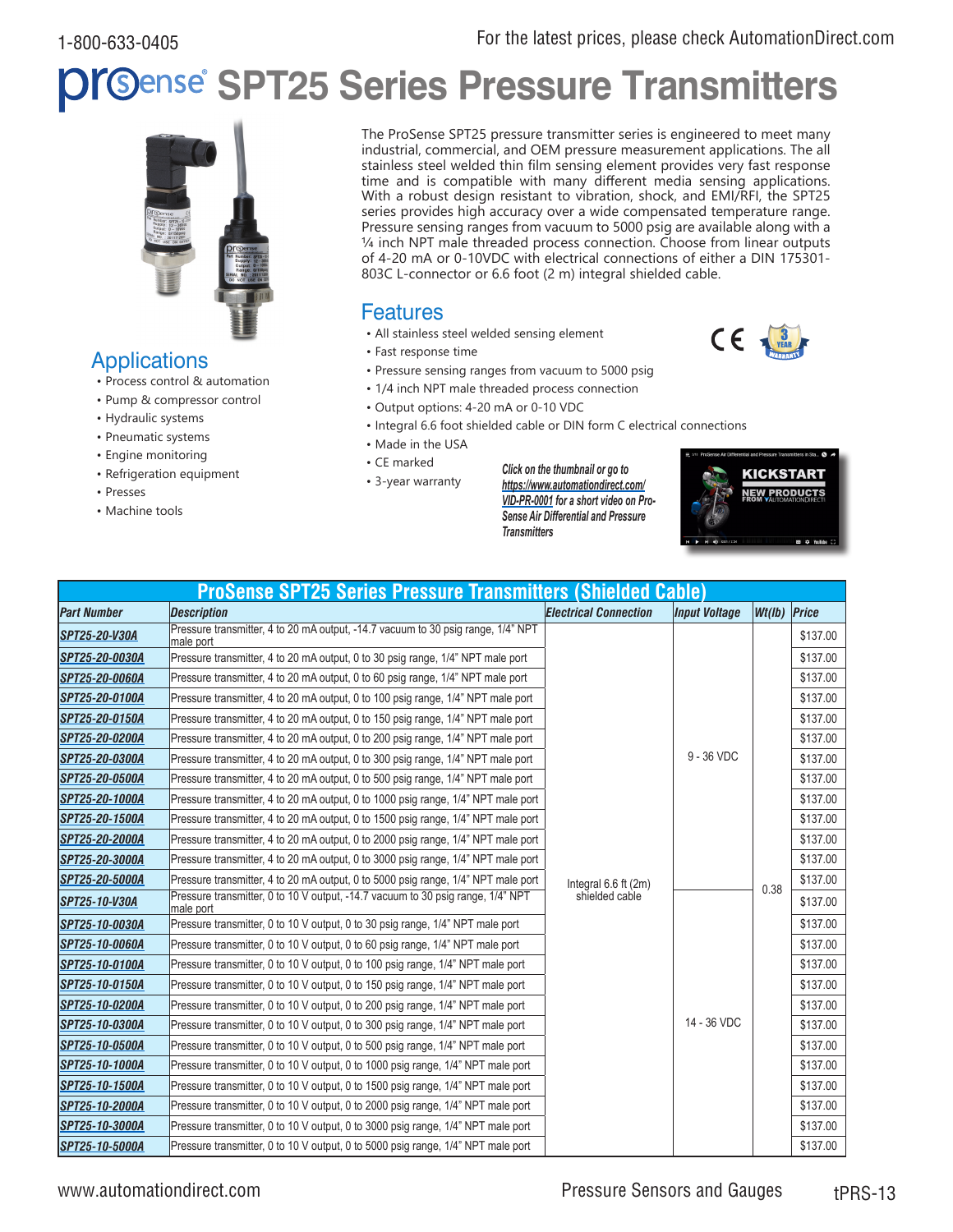# **PrGense SPT25 Series Pressure Transmitters**

|                      | <b>ProSense SPT25 Series Pressure Transmitters (DIN Connector)</b>                         |                              |                      |        |          |
|----------------------|--------------------------------------------------------------------------------------------|------------------------------|----------------------|--------|----------|
| <b>Part Number</b>   | <b>Description</b>                                                                         | <b>Electrical Connection</b> | <b>Input Voltage</b> | Wt(lb) | Price    |
| <b>SPT25-20-V30D</b> | Pressure transmitter, 4 to 20 mA output, -14.7 vacuum to 30 psig range, 1/4" NPT male port |                              |                      |        | \$131.00 |
| SPT25-20-0030D       | Pressure transmitter, 4 to 20 mA output, 0 to 30 psig range, 1/4" NPT male port            |                              |                      |        | \$131.00 |
| SPT25-20-0060D       | Pressure transmitter, 4 to 20 mA output, 0 to 60 psig range, 1/4" NPT male port            |                              |                      |        | \$131.00 |
| SPT25-20-0100D       | Pressure transmitter, 4 to 20 mA output, 0 to 100 psig range, 1/4" NPT male port           |                              |                      |        | \$131.00 |
| SPT25-20-0150D       | Pressure transmitter, 4 to 20 mA output, 0 to 150 psig range, 1/4" NPT male port           |                              |                      |        | \$131.00 |
| SPT25-20-0200D       | Pressure transmitter, 4 to 20 mA output, 0 to 200 psig range, 1/4" NPT male port           |                              |                      |        | \$131.00 |
| SPT25-20-0300D       | Pressure transmitter, 4 to 20 mA output, 0 to 300 psig range, 1/4" NPT male port           |                              | $9 - 36$ VDC         |        | \$131.00 |
| SPT25-20-0500D       | Pressure transmitter, 4 to 20 mA output, 0 to 500 psig range, 1/4" NPT male port           |                              |                      |        | \$131.00 |
| SPT25-20-1000D       | Pressure transmitter, 4 to 20 mA output, 0 to 1000 psig range, 1/4" NPT male port          |                              |                      |        | \$131.00 |
| SPT25-20-1500D       | Pressure transmitter, 4 to 20 mA output, 0 to 1500 psig range, 1/4" NPT male port          |                              |                      |        | \$131.00 |
| SPT25-20-2000D       | Pressure transmitter, 4 to 20 mA output, 0 to 2000 psig range, 1/4" NPT male port          |                              |                      |        | \$131.00 |
| SPT25-20-3000D       | Pressure transmitter, 4 to 20 mA output, 0 to 3000 psig range, 1/4" NPT male port          |                              |                      |        | \$131.00 |
| SPT25-20-5000D       | Pressure transmitter, 4 to 20 mA output, 0 to 5000 psig range, 1/4" NPT male port          | DIN 175301-803C              |                      | 0.30   | \$131.00 |
| <b>SPT25-10-V30D</b> | Pressure transmitter, 0 to 10 V output, -14.7 vacuum to 30 psig range, 1/4" NPT male port  | L-connector                  |                      |        | \$131.00 |
| SPT25-10-0030D       | Pressure transmitter, 0 to 10 V output, 0 to 30 psig range, 1/4" NPT male port             |                              |                      |        | \$131.00 |
| SPT25-10-0060D       | Pressure transmitter, 0 to 10 V output, 0 to 60 psig range, 1/4" NPT male port             |                              |                      |        | \$131.00 |
| SPT25-10-0100D       | Pressure transmitter, 0 to 10 V output, 0 to 100 psig range, 1/4" NPT male port            |                              |                      |        | \$131.00 |
| SPT25-10-0150D       | Pressure transmitter, 0 to 10 V output, 0 to 150 psig range, 1/4" NPT male port            |                              |                      |        | \$131.00 |
| SPT25-10-0200D       | Pressure transmitter, 0 to 10 V output, 0 to 200 psig range, 1/4" NPT male port            |                              |                      |        | \$131.00 |
| SPT25-10-0300D       | Pressure transmitter, 0 to 10 V output, 0 to 300 psig range, 1/4" NPT male port            |                              | 14 - 36 VDC          |        | \$131.00 |
| SPT25-10-0500D       | Pressure transmitter, 0 to 10 V output, 0 to 500 psig range, 1/4" NPT male port            |                              |                      |        | \$131.00 |
| SPT25-10-1000D       | Pressure transmitter, 0 to 10 V output, 0 to 1000 psig range, 1/4" NPT male port           |                              |                      |        | \$131.00 |
| SPT25-10-1500D       | Pressure transmitter, 0 to 10 V output, 0 to 1500 psig range, 1/4" NPT male port           |                              |                      |        | \$131.00 |
| SPT25-10-2000D       | Pressure transmitter, 0 to 10 V output, 0 to 2000 psig range, 1/4" NPT male port           |                              |                      |        | \$131.00 |
| SPT25-10-3000D       | Pressure transmitter, 0 to 10 V output, 0 to 3000 psig range, 1/4" NPT male port           |                              |                      |        | \$131.00 |
| SPT25-10-5000D       | Pressure transmitter, 0 to 10 V output, 0 to 5000 psig range, 1/4" NPT male port           |                              |                      |        | \$131.00 |

## **0 to 10 VDC Output Wiring Diagram**



With DIN Connector



## **4 to 20 mA Output Wiring Diagrams**



| <b>Shielded Cable Models Wire</b><br><b>Designation</b>    |                   |                   |  |  |
|------------------------------------------------------------|-------------------|-------------------|--|--|
| 0 - 10 VDC Output<br><b>Wire Color</b><br>4 - 20 mA Output |                   |                   |  |  |
| Red                                                        | $V +$             | $V +$             |  |  |
| <b>Black</b>                                               | Com               | Output            |  |  |
| <b>White</b>                                               | Output            | None              |  |  |
| Bare*                                                      | Shield Drain Wire | Shield Drain Wire |  |  |

*\* Where shielded wiring is being used; Connect the drain wire to the guard terminal on the read out device or measuring instrument if available. In all other cases connect to the power supply negative terminal.*

| <b>DIN Form C Models Pin Designation</b> |             |                  |  |
|------------------------------------------|-------------|------------------|--|
| 0 - 10 VDC Output<br>Pin No.             |             | 4 - 20 mA Output |  |
|                                          | V+          | $V_{+}$          |  |
| 2                                        | Com         | Output           |  |
| 3                                        | Output      | None             |  |
|                                          | Case Ground | Case Ground      |  |